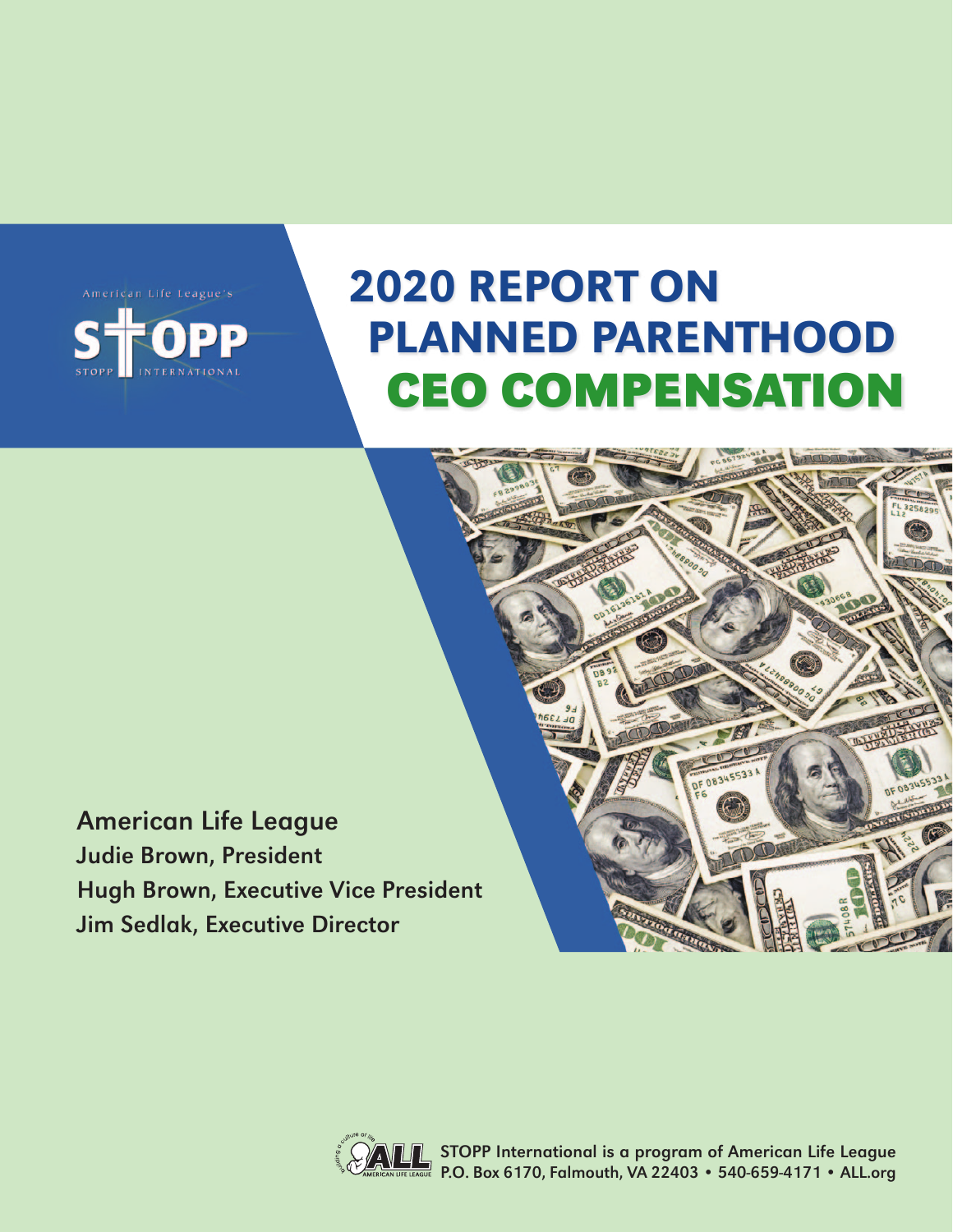#### Executive Summary

This is the fifth year that we have reported on the compensation received by the chief executive officers of the affiliates of the Planned Parenthood Federation of America. As the summary graph illustrates, from 2011 to 2020 the annual average compensation received by the CEOs has risen from \$159,000 to \$300,000.

Each year we are struck by the tremendous amount of cash one can earn in the United States by directing the local operations of an organization that admits it runs the largest abortion chain in the nation and demands that every affiliate MUST have at least one facility that terminates the lives of preborn human beings. It also is the self-proclaimed leader in indoctrinating our young people (K–12 and college) into a lifestyle of uninhibited sex, consumption of dangerous birth control products, and the denial of their God-given gender identity.

It doesn't seem to matter that the organization has self-admitted as being racist or that, as this report documents, although Planned Parenthood [says](https://www.plannedparenthood.org/uploads/filer_public/2d/e1/2de1e14c-9bce-46b8-94f5-d57de80f1a3d/210210-fact-sheet-who-we-are-p01.pdf) 39 percent of its customers are people of color, 90 percent of its CEOs are White.

If you are Planned Parenthood and you have an annual income of \$1.6 billion (\$618 million from the American taxpayer), the leaders you deal with in the underserved communities seem to be blinded by the almighty dollar and are willing to overlook everything to garner favor with you.

It is the intention of this report to document the income of the affiliate CEOs and the top PPFA headquarters staff so that both ordinary citizens and elected officials can begin to understand where a great deal of the taxpayer money given to Planned Parenthood winds up.



#### Average Compensation of Planned Parenthood Affiliate CEOs

<sup>© 2021</sup> ALL's STOPP International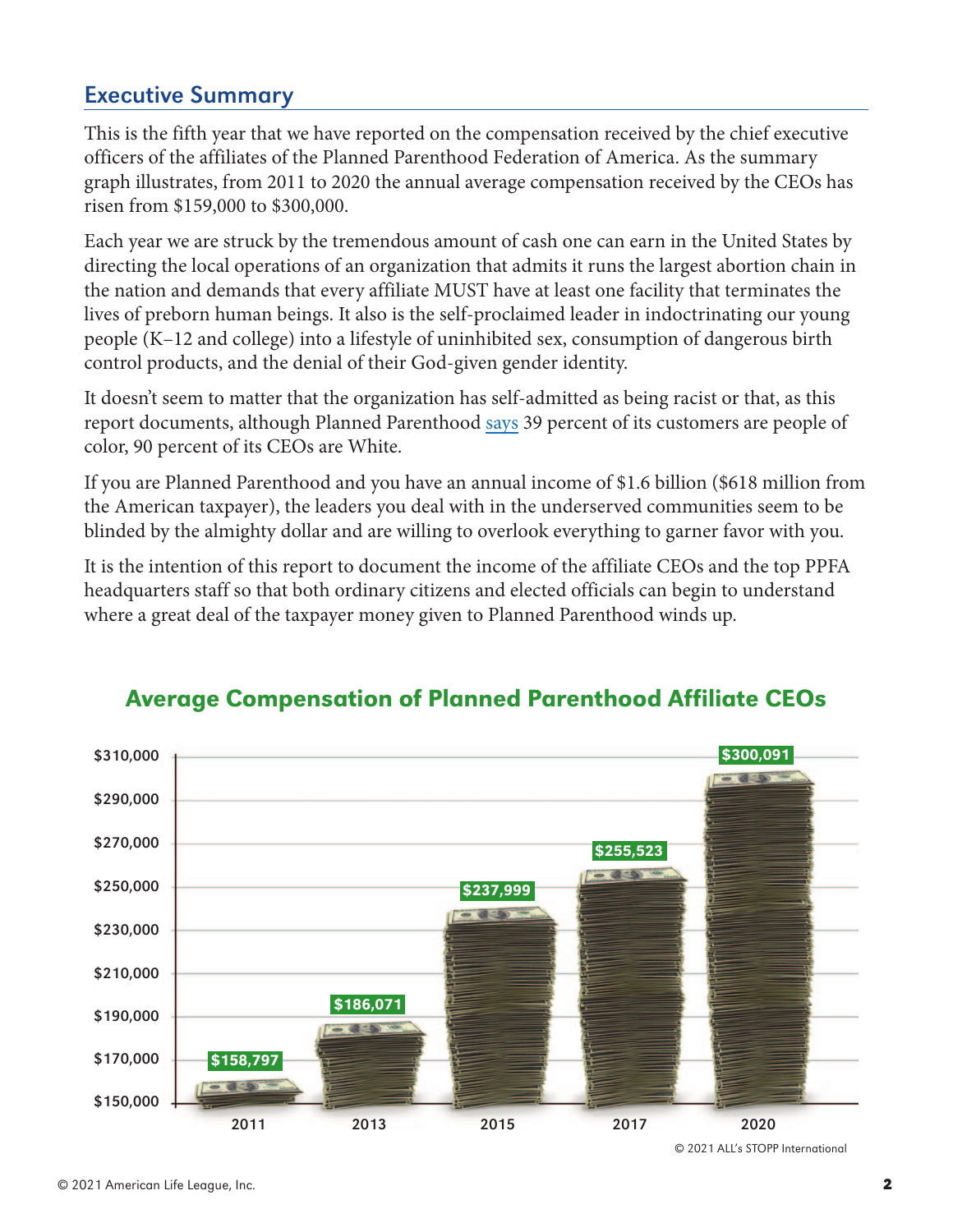## Planned Parenthood CEO compensation continues to escalate as the organization is embroiled in controversy and is crying poverty because of the loss of Title X money under the Trump administration.

#### Planned Parenthood's Structure

Planned Parenthood is structured much like a franchise operation. The entity overseeing the nationwide operation is the Planned Parenthood Federation of America. It is headquartered in New York City and has offices in Washington, DC, and regional offices around the country. PPFA does not operate any medical centers. All the Planned Parenthood medical centers are operated by separately incorporated entities, which Planned Parenthood calls affiliates.

Each affiliate (franchise) has its own board of directors and corporate officers, including a president/CEO. Each affiliate files its own Federal Form 990 with the federal government, and we use those forms to gather financial information about each affiliate.

PPFA and each of its affiliates are recognized by the federal government as a  $501(c)(3)$  charitable organization, and they pay no taxes even though they have millions of dollars of income in excess of expenses each year. Each also has a chief executive officer. The purpose of this report is to document the compensation paid to these CEOs each year.

#### Planned Parenthood Affiliates

The average salary of a CEO at one of Planned Parenthood's 53 affiliates $^{\star}$  rose 17.4 percent in the last three years. The numbers are incredible. Let's look at the highlights:



The average income of \$300,091 puts the average Planned Parenthood CEO in the 98<sup>th</sup> percentile of all workers in the United States. It appears that providing "family planning services for poor women" is a lucrative business in the United States.

All of the Planned Parenthood affiliates get taxpayer money to help pay these CEOs, and every single one of them commits medical or surgical abortions.

*<sup>\*</sup> Five affiliates in New York state merged in early 2020 into one: Planned Parenthood of Greater New York. Financial data and CEO salary for PPGNY were not available as this report was put together, so we included all five as separate affiliates.*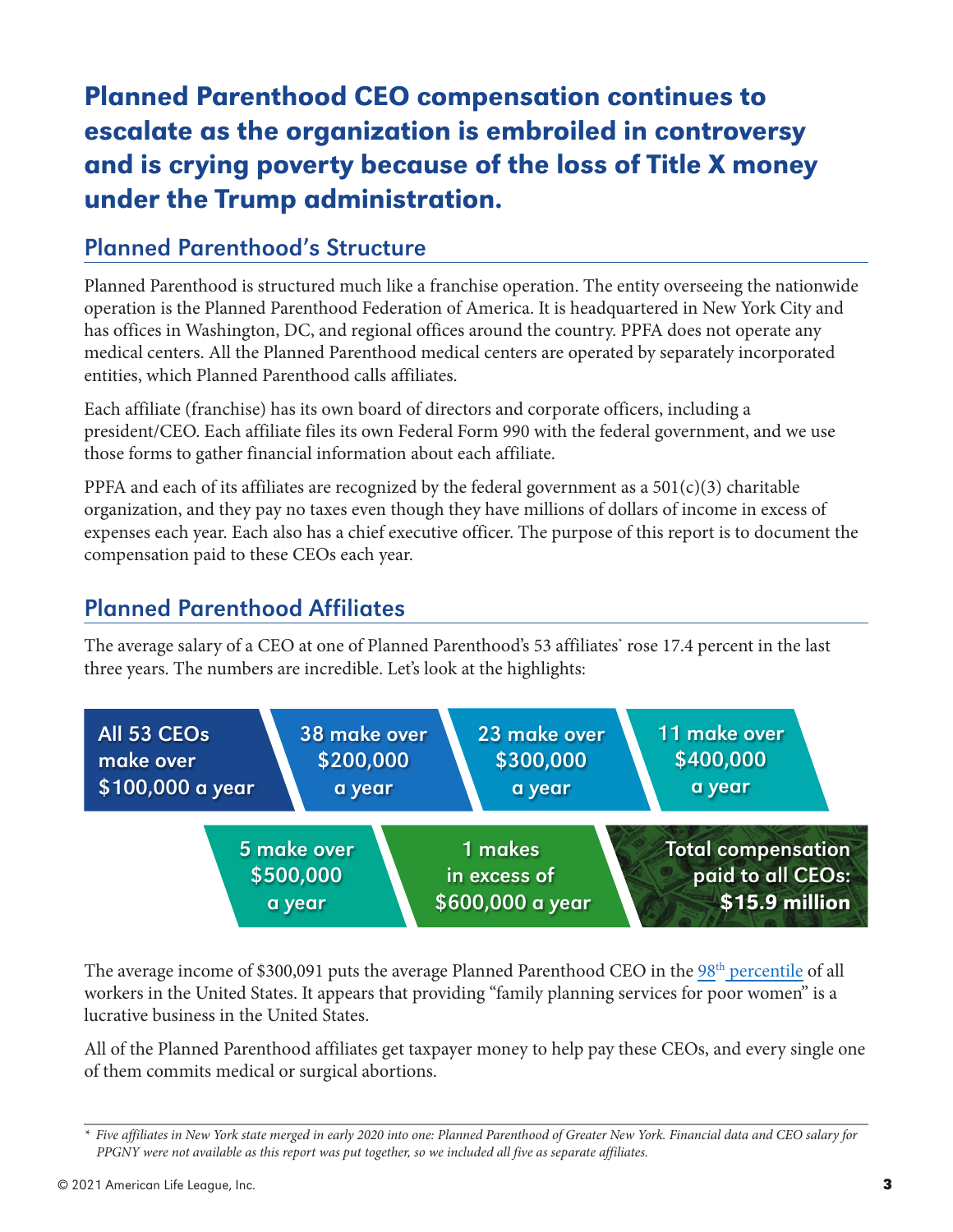## The top 10 Planned Parenthood Affiliate CEOs (by income) are:

| PP of the Pacific Southwest, Inc.              | Darrah DiGiorgio Johnson | \$616,926 |
|------------------------------------------------|--------------------------|-----------|
| PP Mar Monte                                   | <b>Stacy Cross</b>       | \$554,545 |
| PP of Greater Texas, Inc.                      | Ken Lambrecht            | \$544,380 |
| <b>Planned Parenthood North Central States</b> | Sarah Stoesz             | \$506,075 |
| PP of the Mid-Hudson Valley, Inc.              | Ruth-Ellen Blodgett      | \$503,291 |
| PP of Orange & San Bernardino Counties, Inc.   | Jon Dunn                 | \$496,958 |
| PP of New York City, Inc.                      | Laura McQuade            | \$490,514 |
| PP Los Angeles                                 | Sue Dunlap               | \$463,727 |
| PP Great Northwest; HI, AK, IN, KY             | Christine Charbonneau    | \$445,591 |
| PP Northern California                         | Gilda Gonzales           | \$424,610 |

#### PPFA Headquarters

Of course, it's not just the CEOs of the affiliates who are raking in the dough. The top 11 employees at the Planned Parenthood Federation of America (which does not run a single medical center) are also financially

rewarded. From 2018 through 2020, Planned Parenthood Federation of America has gone through several CEOs and acting presidents/spokespersons. All that unrest is reflected in the compensation reported in its FY2020 Form 990. You will see that former CEO Leana Wen, interim spokesperson Dawn Laguens, and acting CEO Alexis McGill Johnson are all reflected in the numbers below.

The total compensation paid to the top 11 PPFA employees in FY2020 was \$6.3 million

Here are the top 11 PPFA headquarters employees:

#### PLANNED PARENTHOOD FEDERATION OF AMERICA FROM 7/1/2019 TO 6/30/2020

| <b>Employee</b>       | <b>Position</b>                  | <b>Annual</b><br><b>Compensation</b> |
|-----------------------|----------------------------------|--------------------------------------|
| Leana Wen             | President/CEO until 7/16/2019    | \$1,284,459                          |
| Dawn Laguens          | <b>Senior Advisor</b>            | \$1,151,786                          |
| Jethro Miller         | <b>Chief Development Officer</b> | \$648,812                            |
| Melvin Galloway       | <b>COO</b>                       | \$537,969                            |
| Kimberly Custer       | <b>Exec VP Health Care</b>       | \$535,127                            |
| Dannette Hill         | Chief Human Resource Officer     | \$438,858                            |
| Vickie Barrow-Klein   | <b>CFO</b>                       | \$427,607                            |
| Franklin Rosado       | Chief Technology Officer         | \$385,263                            |
| Chiko Scossafava      | <b>Chief Security Officer</b>    | \$338,433                            |
| Alexis McGill Johnson | <b>Acting President/CEO</b>      | \$337,611                            |
| Jay Meisel            | VP & Interim General Council     | \$224,093                            |

**It is interesting to note that the larger affiliates of Planned Parenthood do not always have the highest paid CEOs . . .**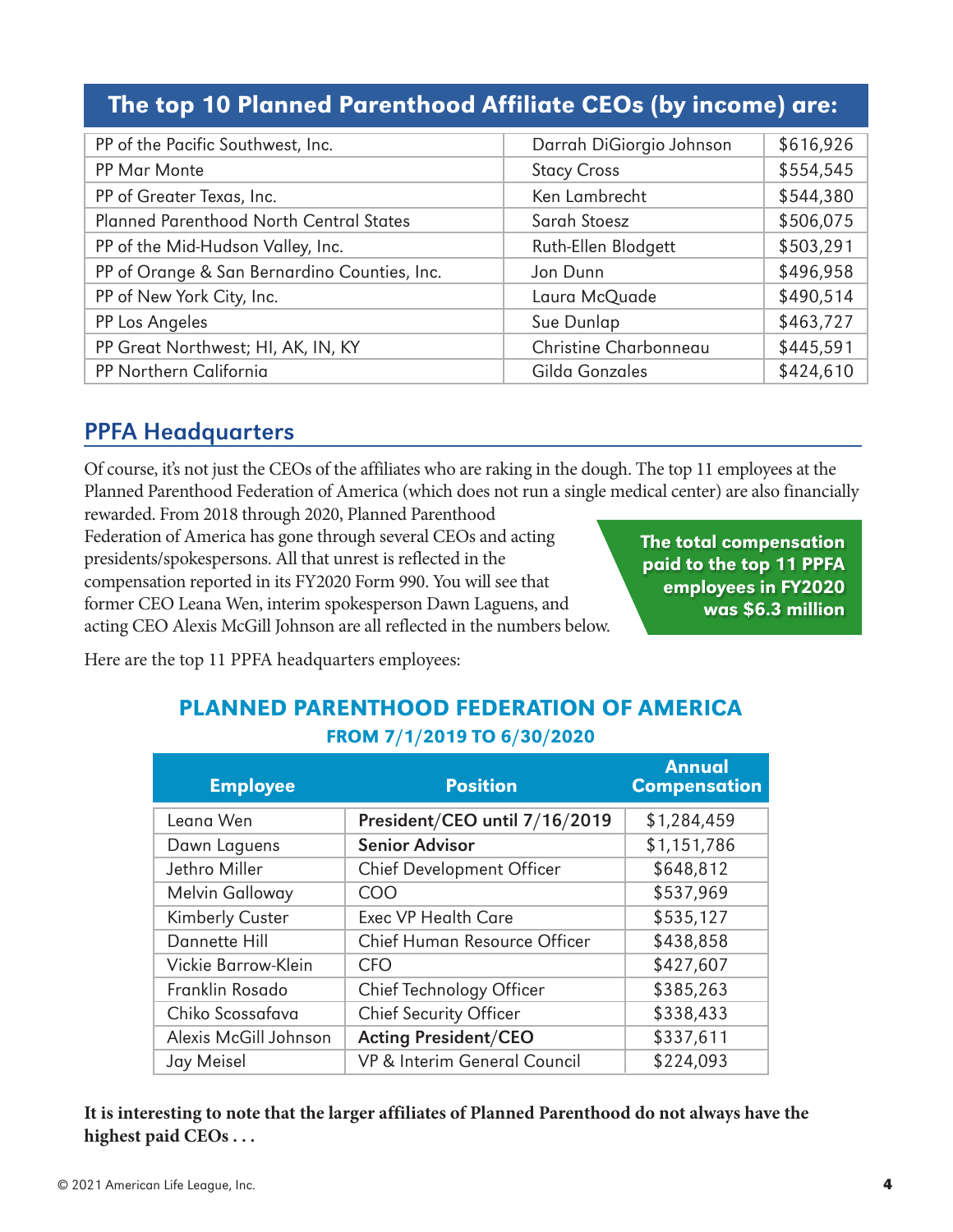## Top 20 affiliates by income (listed highest to lowest) and the total compensation of their CEOs

| <b>Affiliate</b>                                      | <b>Total CEO</b><br>Compensation | <b>Affiliate</b><br>Income |
|-------------------------------------------------------|----------------------------------|----------------------------|
| PP Mar Monte                                          | \$554,545                        | 121,118,612                |
| PP of the Pacific Southwest, Inc.                     | \$616,926                        | 105,611,824                |
| PP of Orange & San Bernardino Counties, Inc.          | \$496,958                        | 85,731,641                 |
| PP Great Northwest; HI, AK, IN, KY                    | \$445,591                        | 84,608,171                 |
| PP Los Angeles                                        | \$463,727                        | 75,056,474                 |
| PP Northern California                                | \$424,610                        | 60,015,365                 |
| PP of New York City, Inc. PPGNY                       | \$490,514                        | 57,887,996                 |
| <b>Planned Parenthood North Central States</b>        | \$506,075                        | 53,604,576                 |
| PP of the Rocky Mountains, Inc.                       | \$372,265                        | 48,080,836                 |
| PP of Southern New England, Inc. (CT, RI)             | \$417,259                        | 39,803,932                 |
| PP of Greater Texas, Inc.                             | \$544,380                        | 38,648,150                 |
| PP of Illinois                                        | \$296,587                        | 35,151,665                 |
| PP of Wisconsin, Inc.                                 | \$275,744                        | 30,214,286                 |
| PP of Northern, Central and Southern New Jersey, Inc. | \$272,627                        | 28,965,400                 |
| PP South Atlantic                                     | \$317,554                        | 27,413,327                 |
| PP of Northern New England (ME, NH, VT)               | \$276,270                        | 27, 153, 085               |
| PP Columbia Willamette                                | \$241,239                        | 25,120,573                 |
| PP of Michigan                                        | \$256,207                        | 24,297,187                 |
| PP League of Massachusetts                            | \$334,115                        | 23,608,523                 |
| PP Gulf Coast, Inc.                                   | \$342,967                        | 23,562,823                 |

#### Racism at Planned Parenthood

In 2020, Planned Parenthood Federation of America, along with 19 Planned Parenthood affiliates operating in 33 states, admitted to current racism in Planned Parenthood and its provided services. This was documented in our [special report](https://www.stopp.org/pdfs/2020/STOPP_PP_Racism_Report.pdf) *Planned Parenthood's Racism . . . In Their Own Words*.

Considering this admission by Planned Parenthood, we looked at the race of each of the 53 CEOs of the Planned Parenthood affiliates based on its 2019 or 2020 Federal Forms 990. We found that:

- The following three affiliates had Black CEOs: PP of Greater Ohio, PP of Southwest Ohio Region, and PP of Metropolitan New Jersey.
- The following two affiliates have Latino CEOs: PP of the St. Louis Region & Southwest Missouri and PP Northern California.
- All the remaining 48 affiliates had White CEOs.
- Planned Parenthood has clearly expressed its admitted racism from the top down.
- The Black CEO of PP of Southwest Ohio Region had the lowest compensation of any PP CEO in the nation—despite her affiliate having an annual income higher than 16 other PP affiliates.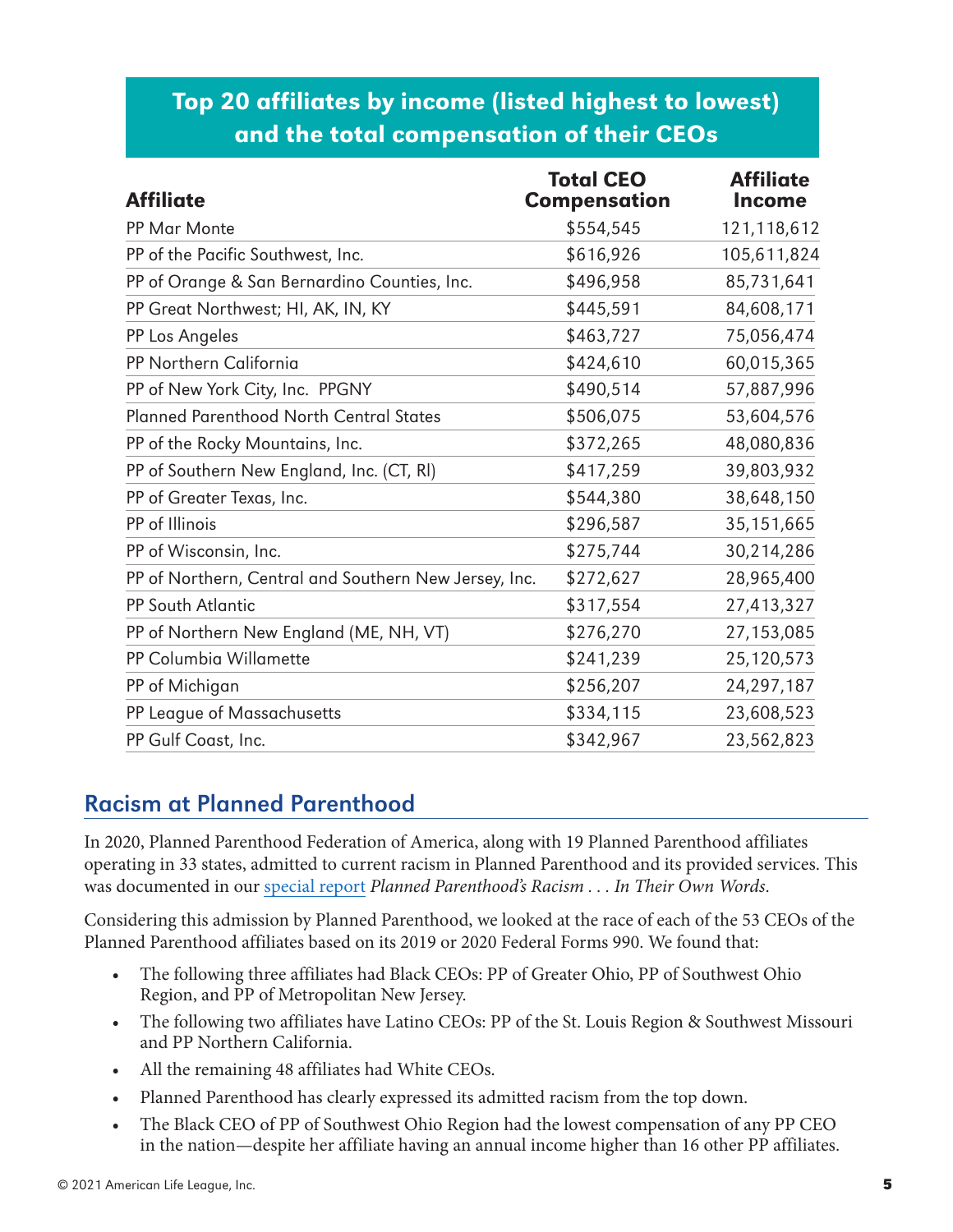## Planned Parenthood CEO Income (highest to lowest)

| <b>Affiliate</b>                                | <b>CEO</b>                      | <b>Total Comp.</b> |
|-------------------------------------------------|---------------------------------|--------------------|
| PP of the Pacific Southwest, Inc.               | Darrah DiGiorgio Johnson        | \$616,926          |
| PP Mar Monte                                    | <b>Stacy Cross</b>              | \$554,545          |
| PP of Greater Texas, Inc.                       | Ken Lambrecht                   | \$544,380          |
| <b>Planned Parenthood North Central States</b>  | Sarah Stoesz                    | \$506,075          |
| PP of the Mid-Hudson Valley, Inc.               | Ruth-Ellen Blodgett             | \$503,291          |
| PP of Orange & San Bernardino Counties, Inc.    | Jon Dunn                        | \$496,958          |
| PP of New York City, Inc. PPGNY                 | Laura McQuade                   | \$490,514          |
| PP Los Angeles                                  | Sue Dunlap                      | \$463,727          |
| PP Great Northwest, HI, AK, IN, KY              | Christine Charbonneau           | \$445,591          |
| PP Northern California                          | Gilda Gonzales                  | \$424,610          |
| PP of Southern New England, Inc. (CT, RI)       | Amanda Skinner                  | \$417,259          |
| PP of South Florida & Treasure Coast            | Lillian Tamayo                  | \$392,833          |
| PP of the Rocky Mountains, Inc.                 | Vicki Cowart                    | \$372,265          |
| PP of Nassau County, Inc.                       | Joann D. Smith                  | \$356,588          |
| PP Gulf Coast, Inc.                             | <b>Melaney Linton</b>           | \$342,967          |
| PP League of Massachusetts                      | Jennifer Childs-Roshak          | \$334,115          |
| PP of the St. Louis Region & Southwest Missouri | Mary Kogut & Yamelsie Rodriguez | \$327,733          |
| PP Hudson Peconic, Inc.                         | <b>Vincent Russell</b>          | \$322,221          |
| PP Pasadena & San Gabriel Valley, Inc.          | Sherri Bonner                   | \$318,150          |
| PP South Atlantic                               | Jennifer Black                  | \$317,554          |
| PP of Metropolitan Washington, DC, Inc.         | Laura Meyers                    | \$316,990          |
| PP California Central Coast                     | Jenna Tosh                      | \$310,293          |
| PP of Southwest & Central Florida               | Stephanie Fraim                 | \$305,935          |
| PP of Illinois                                  | Jennifer Welch                  | \$296,587          |
| PP of Maryland, Inc.                            | Karen Nelson                    | \$284,647          |
| Virginia League for PP                          | <b>Paulette McElwain</b>        | \$280,910          |
| PP of Northern New England (ME, NH, VT)         | Meagan Gallagher                | \$276,270          |
| PP of Wisconsin, Inc.                           | Tanya Atkinson                  | \$275,744          |
| PP of Greater Ohio                              | Iris Harvey                     | \$272,720          |
| PP of Northern, Central & Southern NJ, Inc.     | T. Brooks                       | \$272,627          |
| PP of Central & Western New York, Inc.          | Michelle Casey                  | \$264,168          |
| PP Arizona, Inc.                                | <b>Bryan Howard</b>             | \$257,919          |
| PP of Michigan                                  | Loreen Carpentier               | \$256,207          |
| <b>PP Great Plains</b>                          | <b>Brandon J Hill</b>           | \$251,218          |
| PP Columbia Willamette                          | Ann Udall                       | \$241,239          |
| PP of Southwestern Oregon                       | Lisa Gardner                    | \$239,798          |
| PP Southeastern Pennsylvania                    | Dayle Steinberg                 | \$238,010          |
| PP of Greater Washington & North Idaho          | Karl Eastlund                   | \$234,515          |
| PP of Metropolitan New Jersey                   | Roslyn Rogers Collins           | \$199,415          |
| PP Southeast, Inc. (AL, GA, MS)                 | Staci Fox                       | \$196,842          |
| PP Keystone                                     | Melissa Reed                    | \$195,771          |